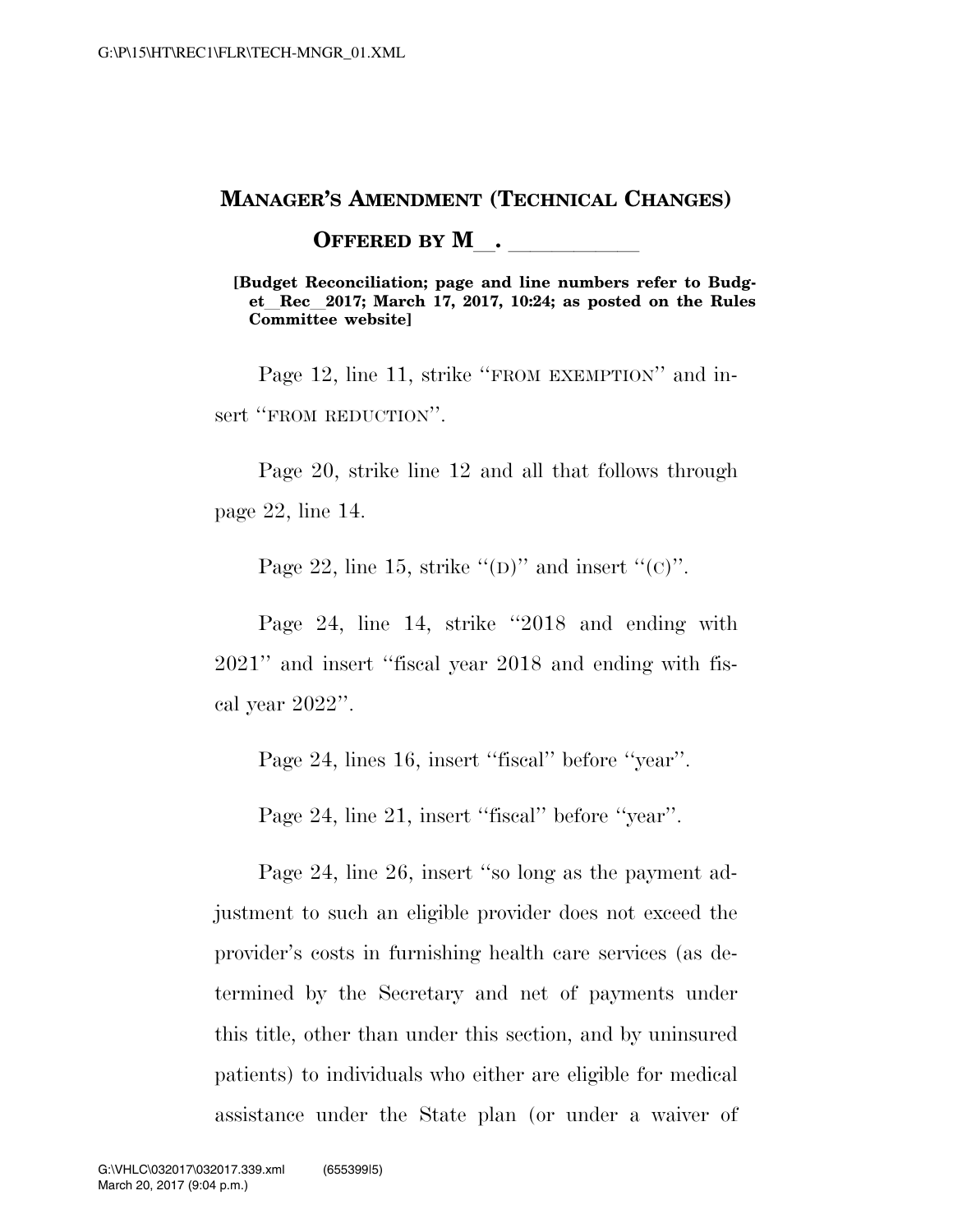such plan) or have no health insurance or health plan coverage for such services'' before the period at the end.

Page 25, beginning on line 7, strike ''calendar years'' and insert ''fiscal years''.

Page 25, beginning on line 9, strike ''calendar year'' and insert ''fiscal year''.

Page 25, strike line 11 and all that follows through page 26, line 15 and insert the following:

 ''(c) ANNUAL ALLOTMENT LIMITATION.—Payment under section 1903(a) shall not be made to a State with respect to any payment adjustment made under this sec- tion for all calendar quarters in a fiscal year in excess 5 of the  $$2,000,000,000$  multiplied by the ratio of

 "(1) the population of the State with income below 138 percent of the poverty line in 2015 (as de- termined based the table entitled 'Health Insurance Coverage Status and Type by Ratio of Income to Poverty Level in the Past 12 Months by Age' for the universe of the civilian noninstitutionalized popu- lation for whom poverty status is determined based on the 2015 American Community Survey 1–Year Estimates, as published by the Bureau of the Cen-sus), to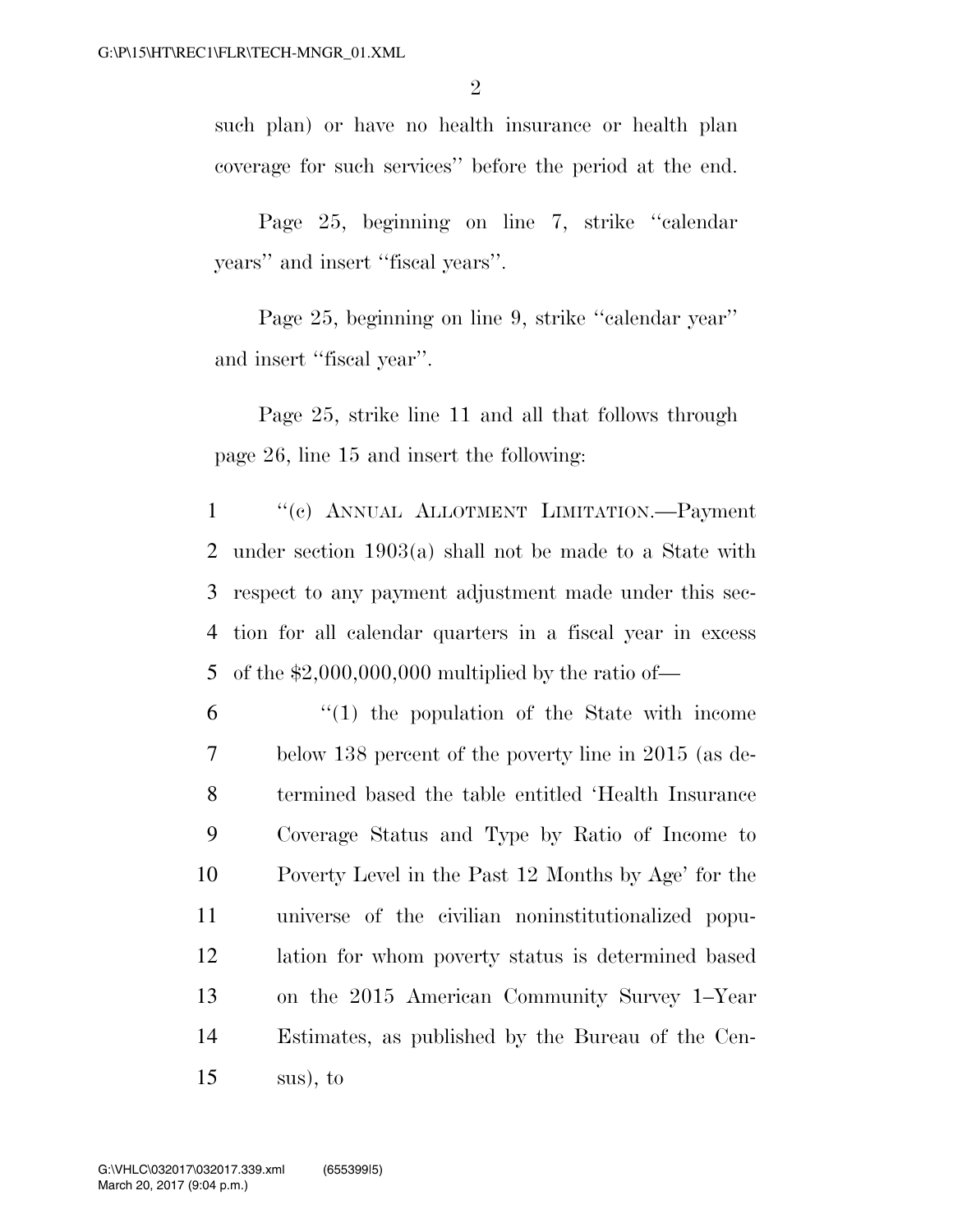$\frac{1}{2}$  ''(2) the sum of the populations under para-2 graph (1) for all non-expansion States.''.

Page 26, line 18, insert "fiscal" before "year".

Page 26, line 19, insert "fiscal" before "year".

Page 26, line 21, insert ''fiscal'' before ''years''.

Page 27, strike line 22 and all that follows through page 28, line 11.

Page 28, line 12, strike " $(e)$ " and insert " $(b)$ ".

Page 32, line 16, insert before the period the following : ''and includes non-DSH supplemental payments (as defined in subsection  $(d)(4)(A)(ii)$ ) and payments described in subsection  $(d)(4)(A)(iii)$  but shall not be construed as including any expenditures attributable to the program under section 1928''.

Page 32, after line 16, insert the following: ''In applying subparagraph (B), non-DSH supplemental payments (as defined in subsection  $(d)(4)(A)(ii)$ ) and payments described in subsection  $(d)(4)(A)(iii)$  shall be treated as fully attributable to 1903A enrollees.''.

Page 32, beginning on line 25 strike ''that directly result from providing medical assistance under the State plan (including under a waiver of the plan)''.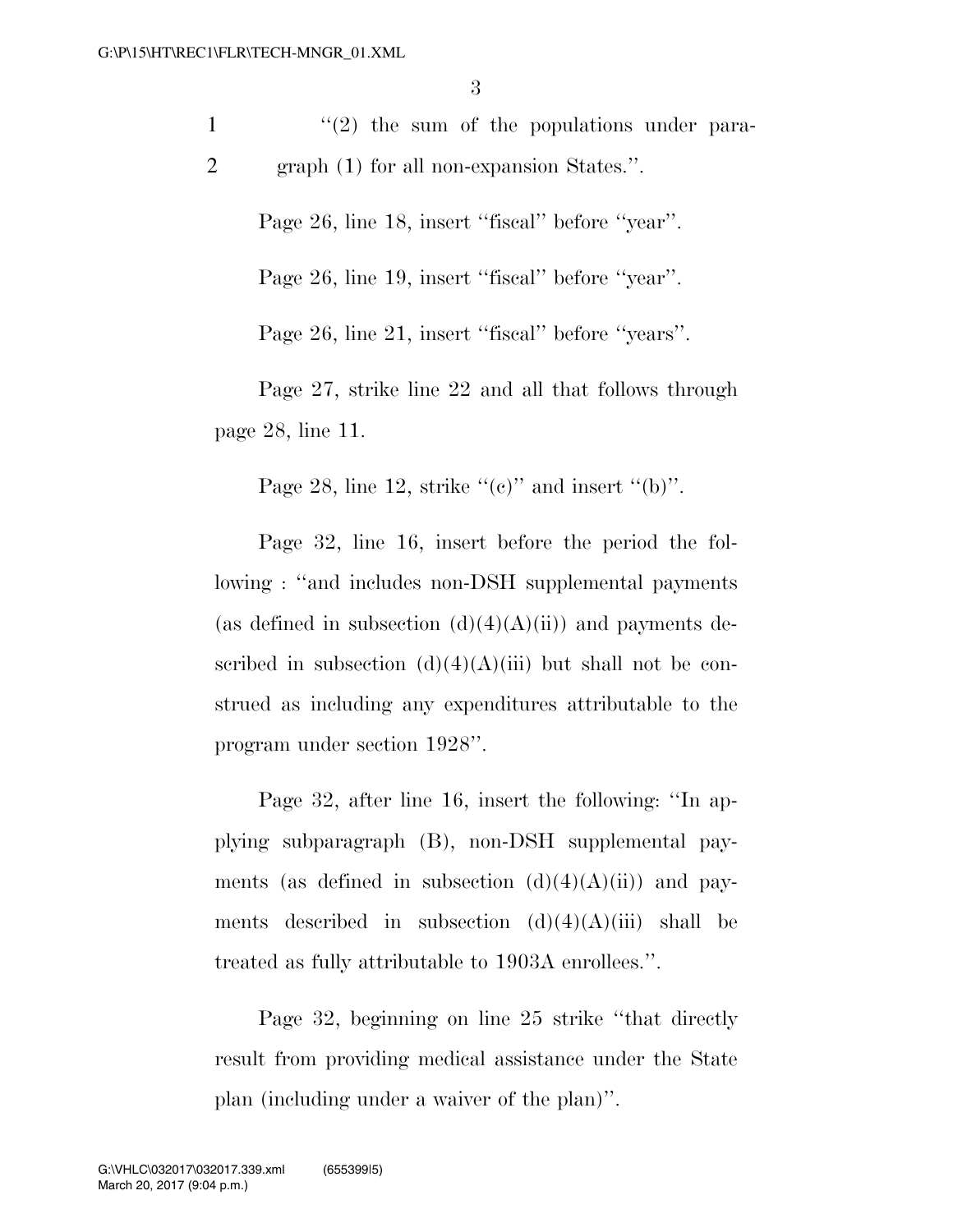Page 59, strike lines 14 through 17, and insert the following:

| $\mathbf{1}$   | $\lq\lq$ (I) The ratio described in sub-    |
|----------------|---------------------------------------------|
| $\overline{2}$ | clause $(II)$ of clause $(v)$ that would be |
| 3              | determined for such State by sub-           |
| $\overline{4}$ | stituting '2015' for each reference in      |
| 5              | such subclause to 'the third preceding      |
| 6              | year' and by substituting 'all such         |
| 7              | States' for the reference in item (bb)      |
| 8              | of such subclause to 'all States de-        |
| 9              | scribed in clause (vi)' is greater than     |
| 10             | the ratio described in such subclause       |
| 11             | that would be determined for such           |
| 12             | State by substituting '2013' for each       |
| 13             | reference in such subclause to 'the         |
| 14             | third preceding year' and by sub-           |
| 15             | stituting 'all such States' for the ref-    |
| 16             | erence in item (bb) of such subclause       |
| 17             | to 'all States described in clause          |
| 18             | $(v_i)$ ".                                  |

Page 59, line 18, strike "State have" and insert ''State has''.

Page 65, line 18, strike ''or small group''.

Page 66, line 23, strike ''36C'' and insert ''36B''.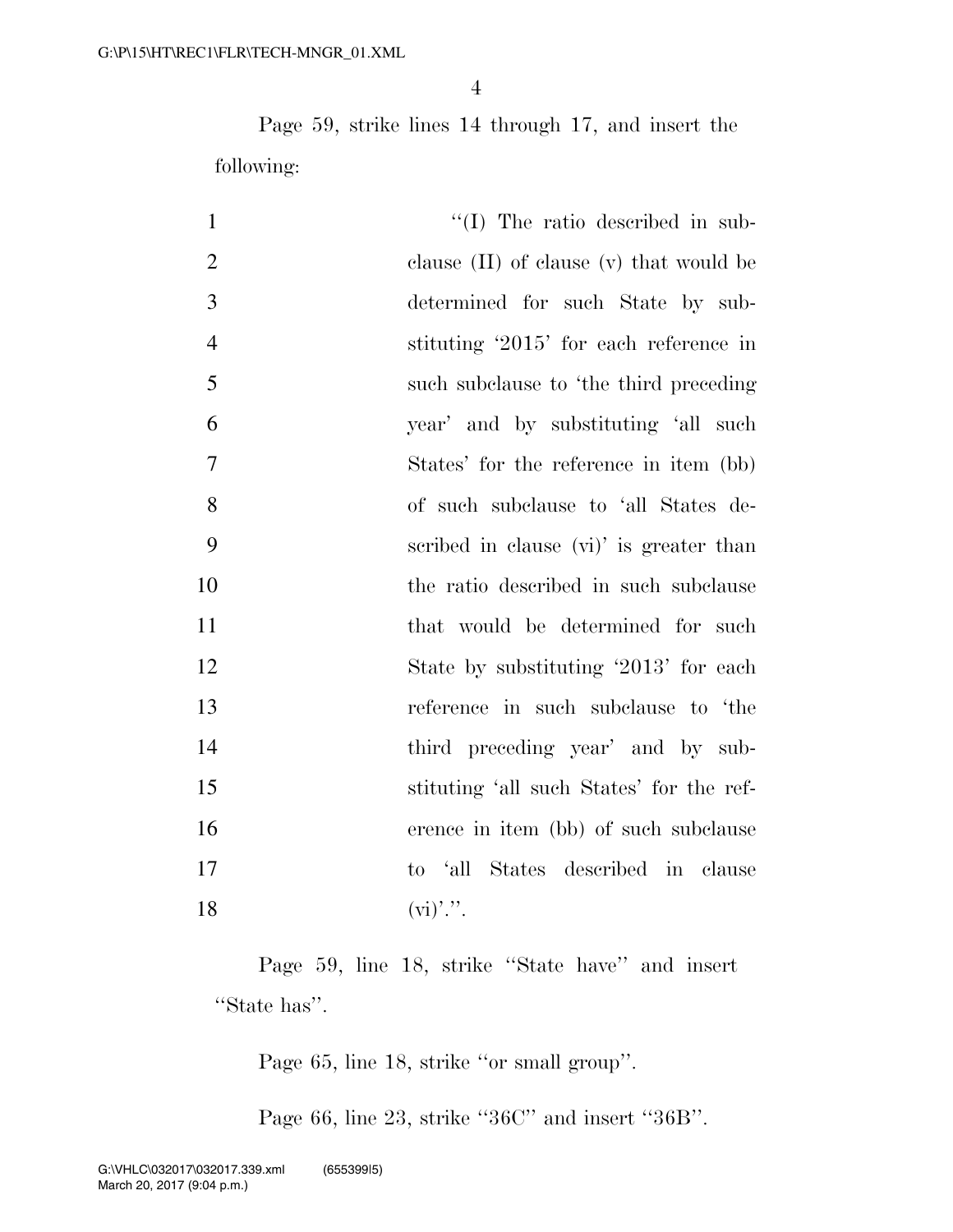Page 75, line 15, insert ''of such Code'' before ''is amended''.

Page 75, line 18, insert ''of such Code'' before ''is amended''.

Page 75, after line 22, insert the following:

| $\mathbf{1}$   | (iii) Section $36B(e)(2)(A)(i)$ of such    |
|----------------|--------------------------------------------|
| 2              | Code is amended by striking "that was en-  |
| 3              | rolled in through an Exchange established  |
| $\overline{4}$ | by the State under section 1311 of the Pa- |
| 5              | tient Protection and Affordable Care Act". |

Page 78, strike line 22 and all that follows through page 79, line 23.

Page 80, line 1, strike ''**204**'' and insert ''**203**''. Page 82, line 13, strike ''**205**'' and insert ''**204**''. Page 83, line 1, strike ''**206**'' and insert ''**205**''. Page 83, line 14, strike ''**207**'' and insert ''**206**''. Page 84, line 1, strike ''**208**'' and insert ''**207**''. Page 85, line 1, strike ''**209**'' and insert ''**208**''. Page 85, line 12, strike ''**210**'' and insert ''**209**''. Page 85, line 19, strike ''**211**'' and insert ''**210**''.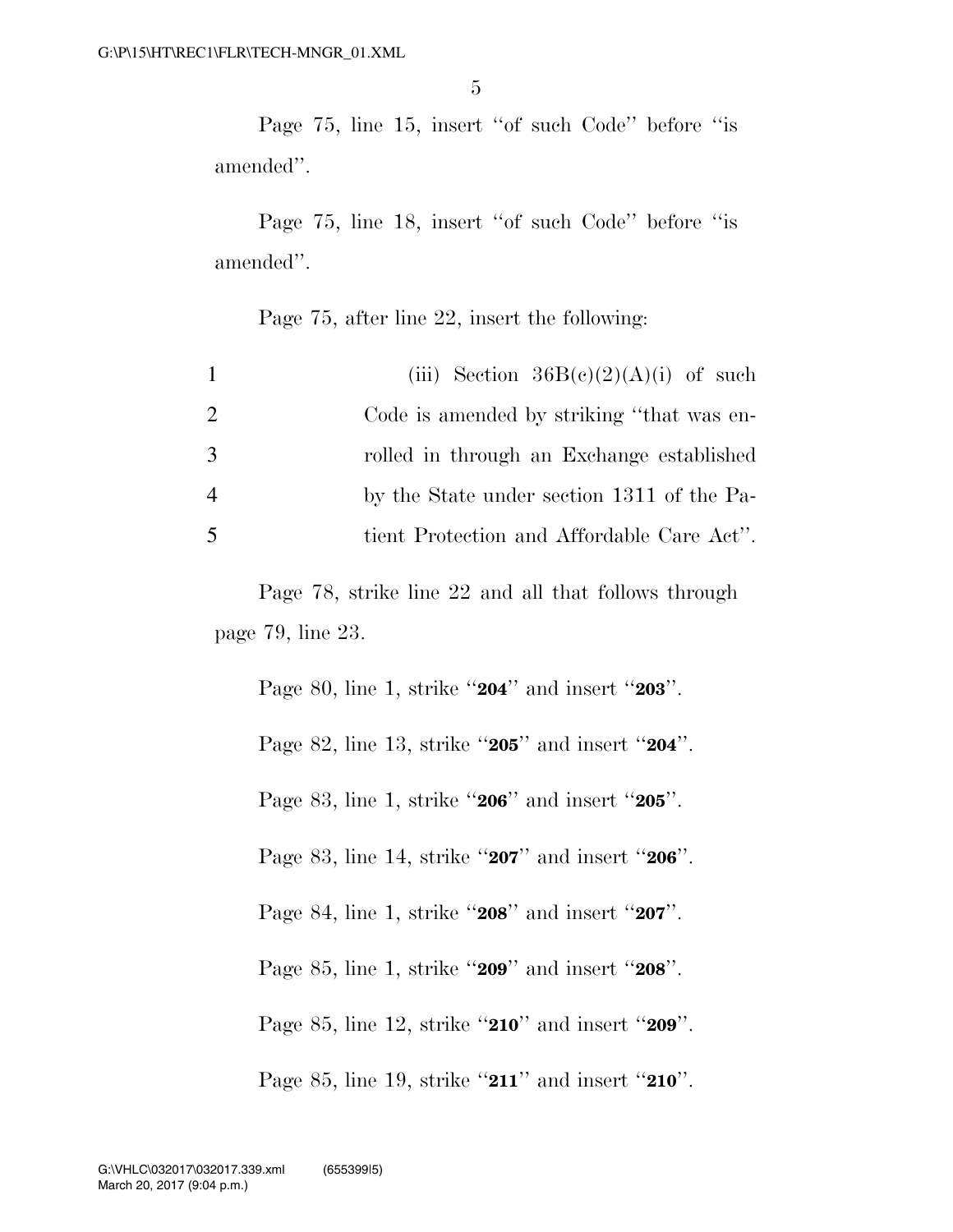Page 86, line 1, strike ''**212**'' and insert ''**211**''.

Page 86, line 13, strike ''**213**'' and insert ''**212**''.

Page 86, line 13, strike ''**REPEAL OF INCREASE IN**'' and insert ''**REDUCTION OF**''.

Page 87, line 7, strike ''**214**'' and insert ''**213**''.

Page 88, strike line 5 and all that follows through page 119, line 3, and insert the following:

## 1 **SEC. 214. REFUNDABLE TAX CREDIT FOR HEALTH INSUR-**2 **ANCE COVERAGE.**

3 (a) IN GENERAL.—Section 36B of the Internal Rev-4 enue Code of 1986 is amended to read as follows:

#### 5 **''SEC. 36B. REFUNDABLE CREDIT FOR COVERAGE UNDER A**

#### 6 **QUALIFIED HEALTH PLAN.**

 ''(a) ALLOWANCE OF PREMIUM TAX CREDIT.—In the case of an individual, there shall be allowed as a credit against the tax imposed by this subtitle for the taxable year the sum of the monthly credit amounts with respect to such taxpayer for calendar months during such taxable year which are eligible coverage months appropriately taken into account under subsection (b)(2) with respect to the taxpayer or any qualifying family member of the taxpayer.

16 "(b) MONTHLY CREDIT AMOUNTS.—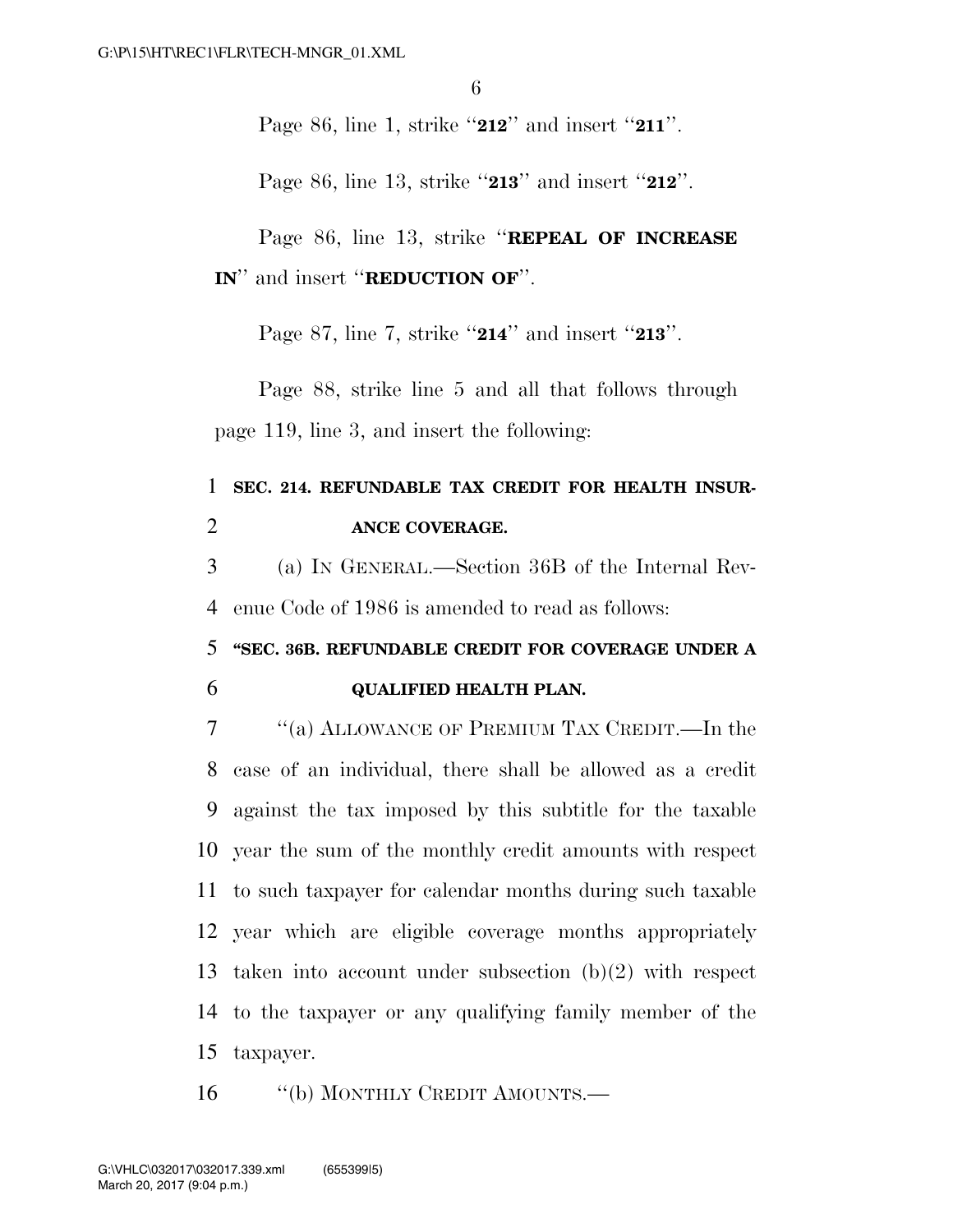1 ''(1) IN GENERAL.—The monthly credit amount with respect to any taxpayer for any calendar month is the lesser of—

 ''(A) the sum of the monthly limitation amounts determined under subsection (c) with respect to the taxpayer and the taxpayer's qualifying family members for such month, or

 ''(B) the amount paid for a qualified health plan for the taxpayer and the taxpayer's qualifying family members for such month.

11 "(2) ELIGIBLE COVERAGE MONTH REQUIRE- MENT.—No amount shall be taken into account under subparagraph (A) or (B) of paragraph (1) with respect to any individual for any month unless such month is an eligible coverage month with re-spect to such individual.

17 <sup>"</sup>(c) MONTHLY LIMITATION AMOUNTS.—

18 "(1) IN GENERAL.—The monthly limitation amount with respect to any individual for any eligi-20 ble coverage month during any taxable year is  $\frac{1}{12}$ of—

22  $\frac{4}{(A)}$  \$2,000 in the case of an individual who has not attained age 30 as of the begin-ning of such taxable year,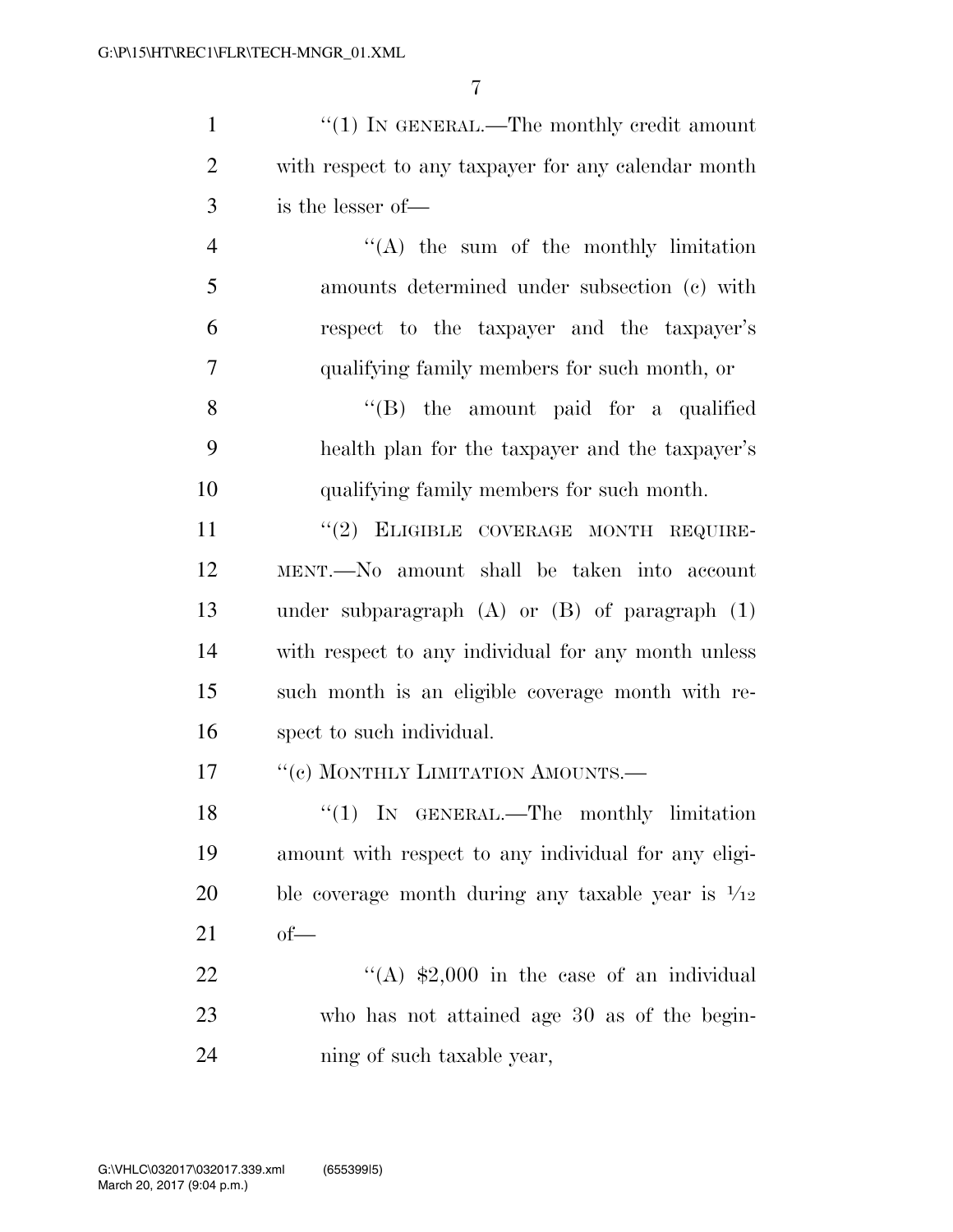| $\mathbf{1}$   | "(B) $$2,500$ in the case of an individual            |
|----------------|-------------------------------------------------------|
| $\overline{2}$ | who has attained age 30 but who has not at-           |
| 3              | tained age 40 as of such time,                        |
| $\overline{4}$ | "(C) $$3,000$ in the case of an individual            |
| 5              | who has attained age 40 but who has not at-           |
| 6              | tained age 50 as of such time,                        |
| 7              | $\lq\lq$ (D) \$3,500 in the case of an individual     |
| 8              | who has attained age 50 but who has not at-           |
| 9              | tained age 60 as of such time, and                    |
| 10             | "(E) $$4,000$ in the case of an individual            |
| 11             | who has attained age 60 as of such time.              |
| 12             | "(2) LIMITATION BASED ON MODIFIED AD-                 |
| 13             | JUSTED GROSS INCOME.—The credit allowed under         |
| 14             | subsection (a) with respect to any taxpayer for any   |
| 15             | taxable year shall be reduced (but not below zero) by |
| 16             | 10 percent of the excess (if any) of—                 |
| 17             | "(A) the taxpayer's modified adjusted                 |
| 18             | gross income (as defined in section                   |
| 19             | $36B(d)(2)(B)$ , as in effect for taxable years be-   |
| 20             | ginning before January 1, 2020) for such tax-         |
| 21             | able year, over                                       |
| 22             | "(B) $$75,000$ (twice such amount in the              |
| 23             | case of a joint return).                              |
| 24             | $\cdot\cdot(3)$ OTHER LIMITATIONS.—                   |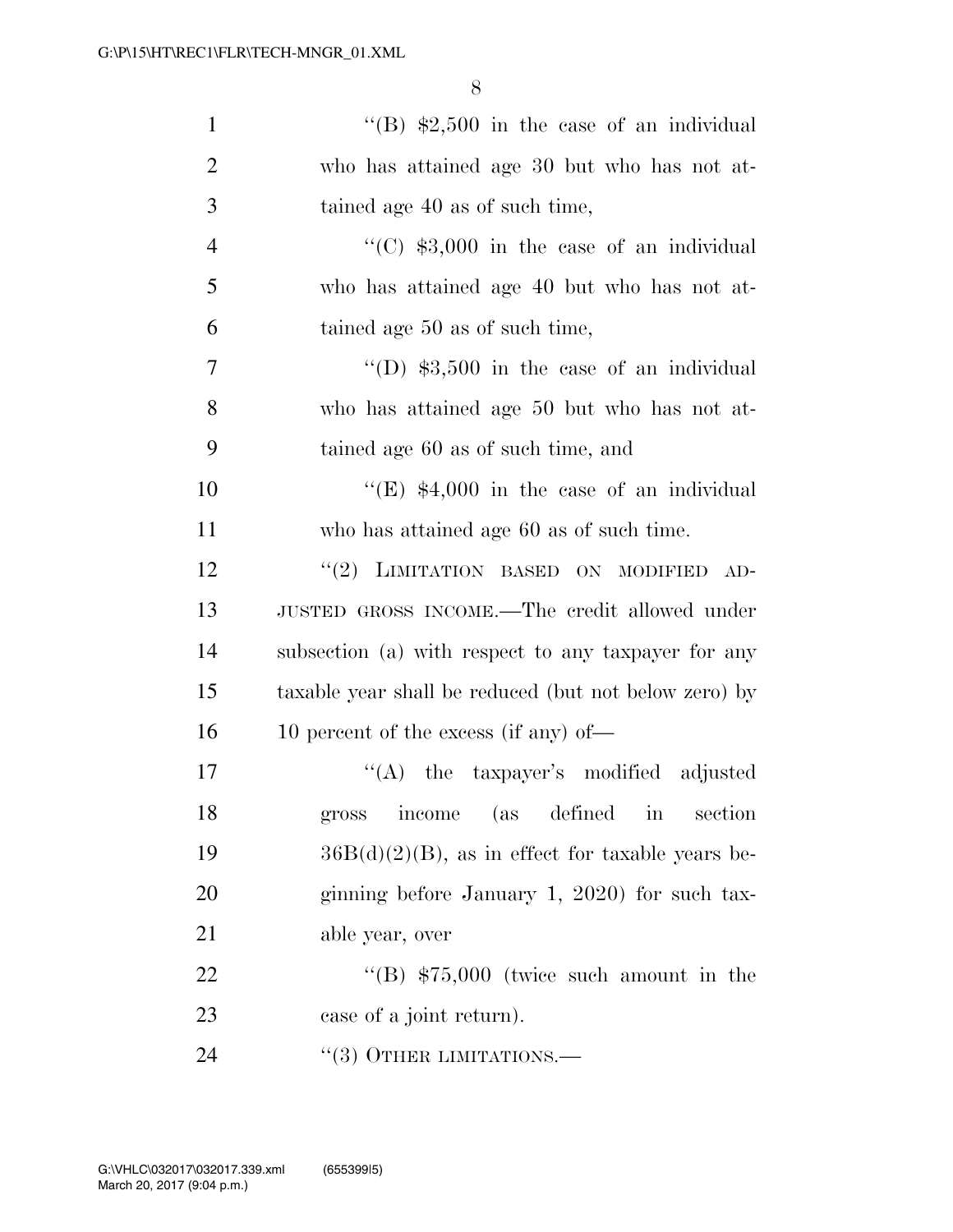1 "(A) AGGREGATE DOLLAR LIMITATION.— The sum of the monthly limitation amounts taken into account under this section with re- spect to any taxpayer for any taxable year shall not exceed \$14,000.

6 "(B) MAXIMUM NUMBER OF INDIVIDUALS TAKEN INTO ACCOUNT.—With respect to any taxpayer for any month, monthly limitation amounts shall be taken into account under this section only with respect to the 5 oldest individ- uals with respect to whom monthly limitation amounts could (without regard to this subpara-graph) otherwise be so taken into account.

 ''(d) ELIGIBLE COVERAGE MONTH.—For purposes of this section, the term 'eligible coverage month' means, with respect to any individual, any month if, as of the first day of such month, the individual meets the following re-quirements:

 $\frac{1}{2}$   $\frac{1}{2}$  The individual is covered by a health in- surance coverage which is certified by the State in which such insurance is offered as coverage that meets the requirements for qualified health plans under subsection (f).

24  $\frac{1}{2}$  The individual is not eligible for-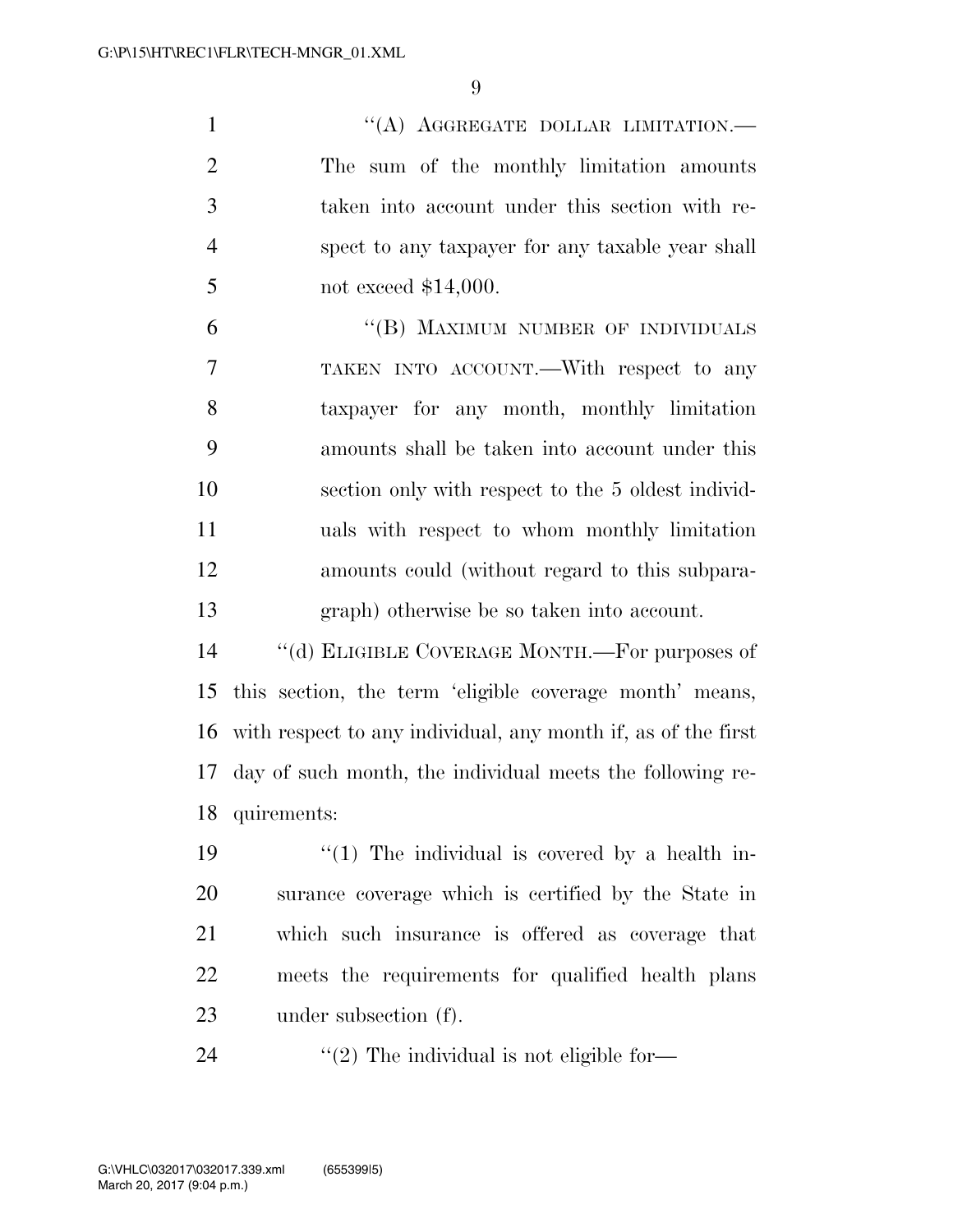| $\mathbf{1}$   | "(A) coverage under a group health plan                  |  |  |  |  |  |  |
|----------------|----------------------------------------------------------|--|--|--|--|--|--|
| $\overline{2}$ | (within the meaning of section $5000(b)(1)$ )            |  |  |  |  |  |  |
| 3              | other than coverage under a plan substantially           |  |  |  |  |  |  |
| $\overline{4}$ | all of the coverage of which is of excepted bene-        |  |  |  |  |  |  |
| 5              | fits described in section $9832(c)$ , or                 |  |  |  |  |  |  |
| 6              | "(B) coverage described in section                       |  |  |  |  |  |  |
| 7              | 5000A(f)(1)(A).                                          |  |  |  |  |  |  |
| 8              | $\lq(3)$ The individual is either—                       |  |  |  |  |  |  |
| 9              | $\lq\lq$ (A) a citizen or national of the United         |  |  |  |  |  |  |
| 10             | States, or                                               |  |  |  |  |  |  |
| 11             | $\lq\lq$ a qualified alien (within the meaning           |  |  |  |  |  |  |
| 12             | of section 431 of the Personal Responsibility            |  |  |  |  |  |  |
| 13             | and Work Opportunity Reconciliation Act of               |  |  |  |  |  |  |
| 14             | 1996 (8 U.S.C. 1641)).                                   |  |  |  |  |  |  |
| 15             | "(4) The individual is not incarcerated, other           |  |  |  |  |  |  |
| 16             | than incarceration pending the disposition of            |  |  |  |  |  |  |
| 17             | charges.                                                 |  |  |  |  |  |  |
| 18             | "(e) QUALIFYING FAMILY MEMBER.—For purposes              |  |  |  |  |  |  |
| 19             | of this section, the term 'qualifying family member'     |  |  |  |  |  |  |
| 20             | means-                                                   |  |  |  |  |  |  |
| 21             | $f'(1)$ in the case of a joint return, the taxpayer's    |  |  |  |  |  |  |
| 22             | spouse,                                                  |  |  |  |  |  |  |
| 23             | $\lq(2)$ any dependent of the taxpayer, and              |  |  |  |  |  |  |
| 24             | "(3) with respect to any eligible coverage               |  |  |  |  |  |  |
| 25             | month, any child (as defined in section $152(f)(1)$ ) of |  |  |  |  |  |  |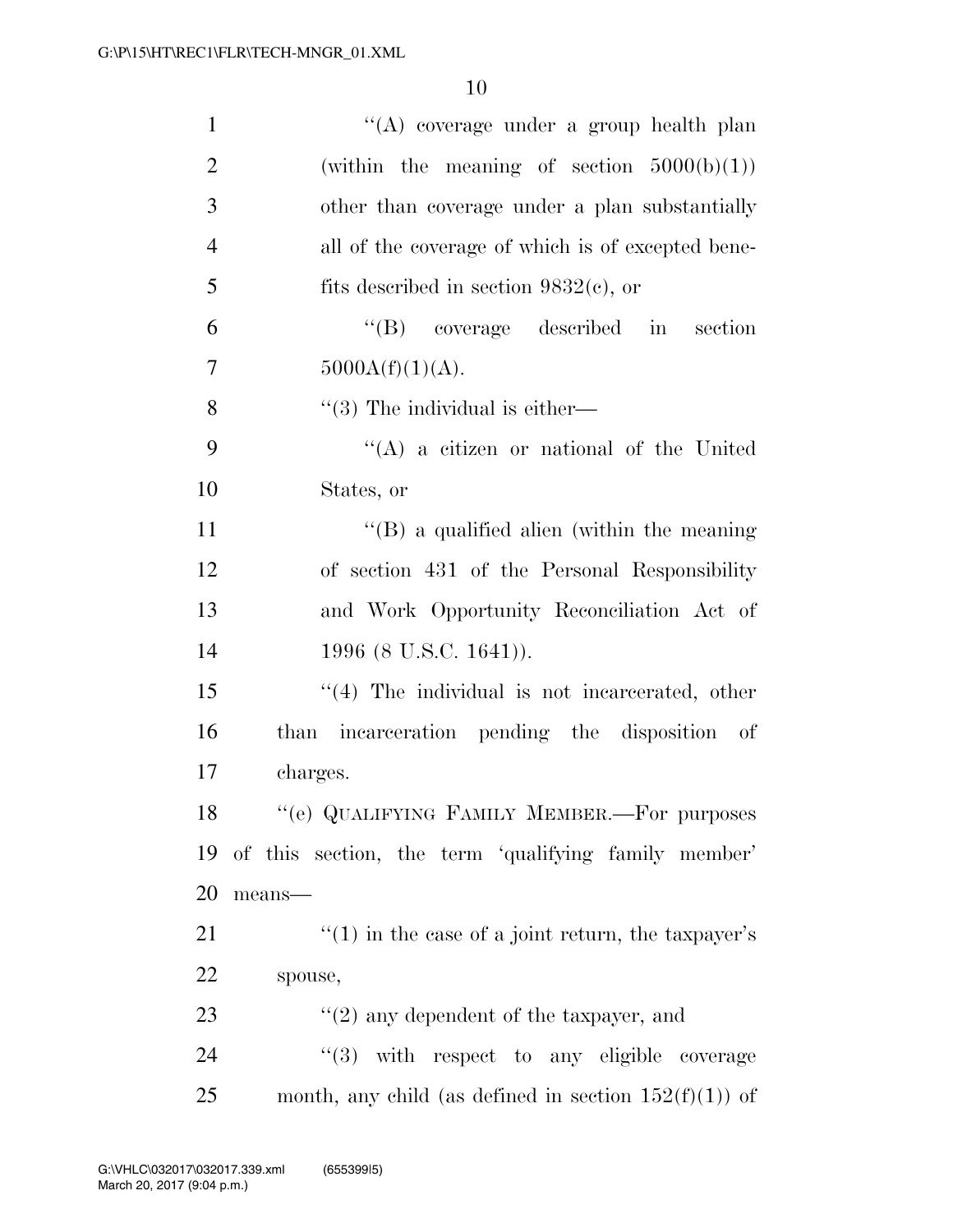the taxpayer who as of the end of the taxable year has not attained age 27 if such child is covered for such month under a qualified health plan which also covers the taxpayer (in the case of a joint return, ei-5 ther spouse).

 ''(f) QUALIFIED HEALTH PLAN.—For purposes of this section, the term 'qualified health plan' means any health insurance coverage (as defined in section 9832(b)) if—

 ''(1) such coverage is offered in the individual health insurance market within a State (within the 12 meaning of section  $5000A(f)(1)(C)$ ,

13  $\frac{1}{2}$  substantially all of such coverage is not of excepted benefits described in section 9832(c),

 ''(3) such coverage does not consist of short- term limited duration insurance (within the meaning of section 2791(b)(5) of the Public Health Service Act),

 ''(4) such coverage is not a grandfathered health plan (as defined in section 1251 of the Pa- tient Protection and Affordable Care Act) or a grandmothered health plan (as defined in section  $23 \qquad \text{36B}(c)(3)(C)$  as in effect for taxable years beginning before January 1, 2020), and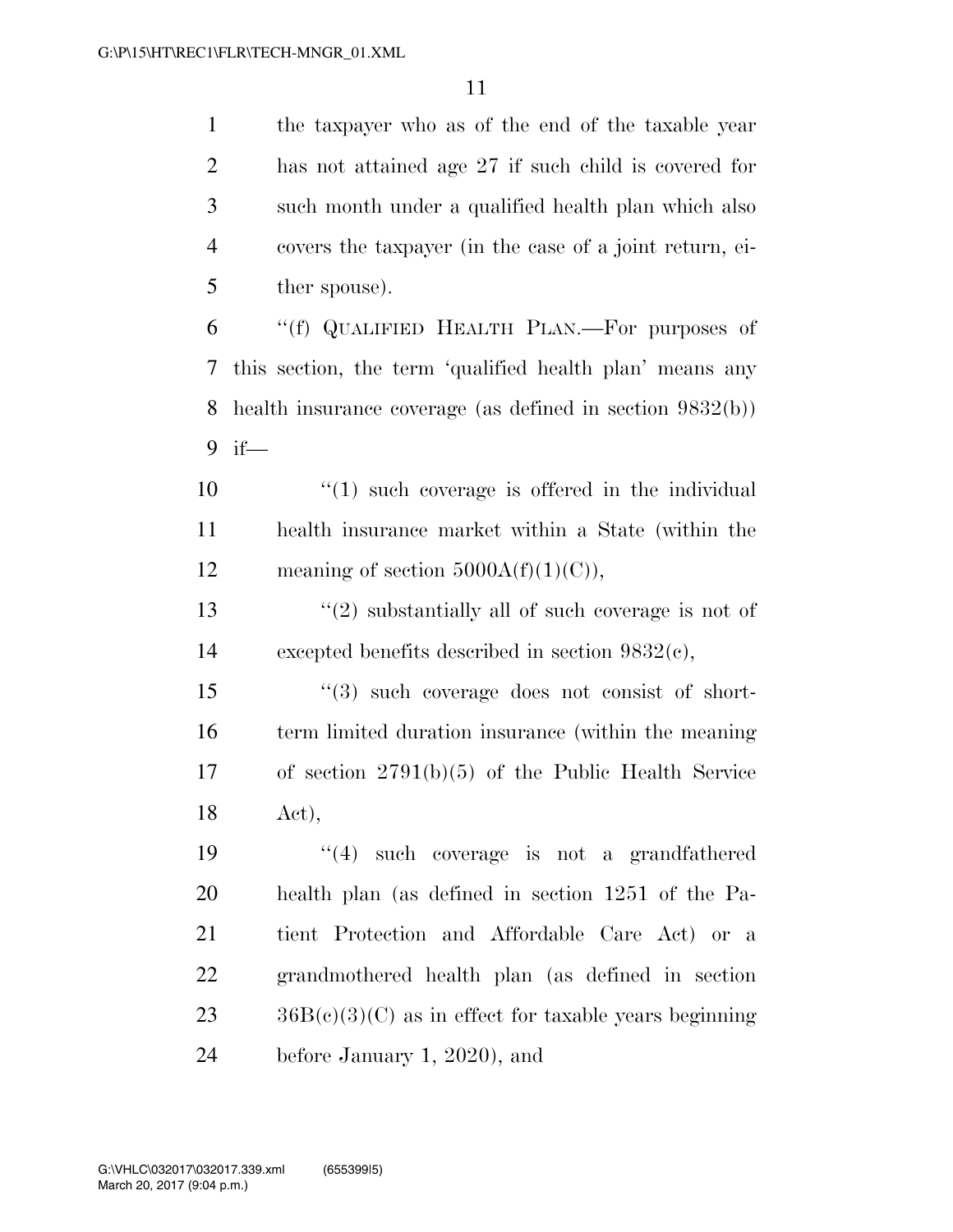| $\mathbf{1}$   | "(5) such coverage does not include coverage                 |
|----------------|--------------------------------------------------------------|
| $\overline{2}$ | for abortions (other than any abortion necessary to          |
| 3              | save the life of the mother or any abortion with re-         |
| $\overline{4}$ | spect to a pregnancy that is the result of an act of         |
| 5              | rape or incest).                                             |
| 6              | $``(g)$ SPECIAL RULES.—                                      |
| 7              | "(1) MARRIED COUPLES MUST FILE JOINT RE-                     |
| 8              | TURN.-                                                       |
| 9              | "(A) IN GENERAL.—Except as provided in                       |
| 10             | subparagraph (B), if the taxpayer is married                 |
| 11             | (within the meaning of section 7703) at the                  |
| 12             | close of the taxable year, no credit shall be al-            |
| 13             | lowed under this section to such taxpayer unless             |
| 14             | such taxpayer and the taxpayer's spouse file a               |
| 15             | joint return for such taxable year.                          |
| 16             | "(B) EXCEPTION FOR CERTAIN<br>TAX-                           |
| 17             | PAYERS.—Subparagraph $(A)$ shall not apply to                |
| 18             | any married taxpayer who-                                    |
| 19             | "(i) is living apart from the taxpayer's                     |
| 20             | spouse at the time the taxpayer files the                    |
| 21             | tax return,                                                  |
| 22             | $\lq$ <sup>"</sup> (ii) is unable to file a joint return be- |
| 23             | cause such taxpayer is a victim of domestic                  |
| 24             | abuse or spousal abandonment,                                |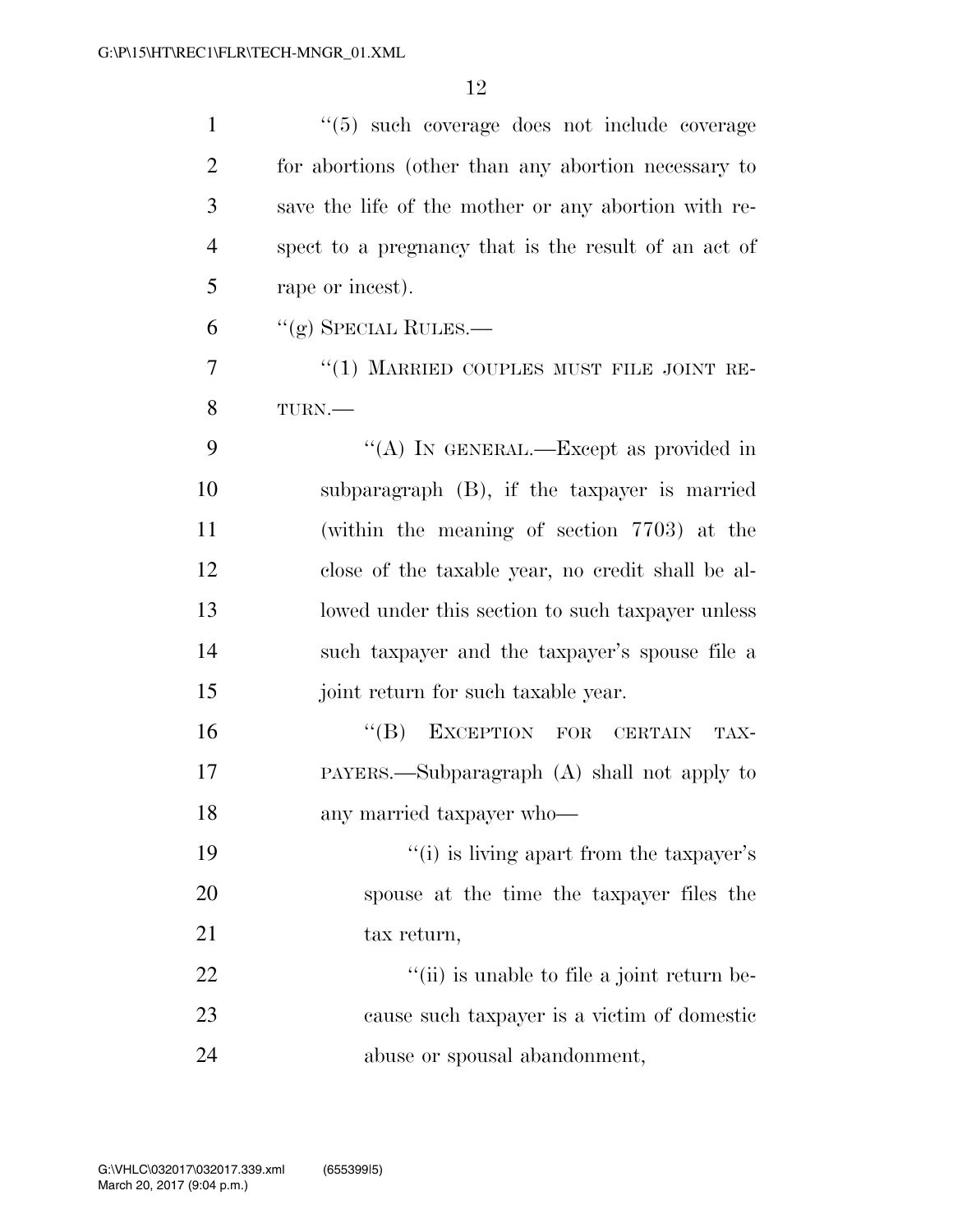| $\mathbf{1}$   | "(iii) certifies on the tax return that               |
|----------------|-------------------------------------------------------|
| $\overline{2}$ | such taxpayer meets the requirements of               |
| 3              | clauses (i) and (ii), and                             |
| $\overline{4}$ | $f'(iv)$ has not met the requirements of              |
| 5              | clauses (i), (ii), and (iii) for each of the $3$      |
| 6              | preceding taxable years.                              |
| $\tau$         | $``(2)$ DENIAL OF CREDIT TO DEPENDENTS.—              |
| 8              | "(A) IN GENERAL.—No credit shall be al-               |
| 9              | lowed under this section to any individual who        |
| 10             | is a dependent with respect to another taxpayer       |
| 11             | for a taxable year beginning in the calendar          |
| 12             | year in which such individual's taxable year be-      |
| 13             | gins.                                                 |
| 14             | COORDINATION WITH RULE<br>$\lq\lq (B)$<br>${\rm FOR}$ |
| 15             | OLDER CHILDREN.—In the case of any indi-              |
| 16             | vidual who is a qualifying family member de-          |
| 17             | scribed in subsection $(e)(3)$ with respect to an-    |
| 18             | other taxpayer for any month, in determining          |
| 19             | the amount of any credit allowable to such indi-      |
|                | vidual under this section for any taxable year of     |
| <b>20</b>      |                                                       |
| 21             | such individual which includes such month, the        |
| 22             | monthly limitation amount with respect to such        |
| 23             | individual for such month shall be zero and no        |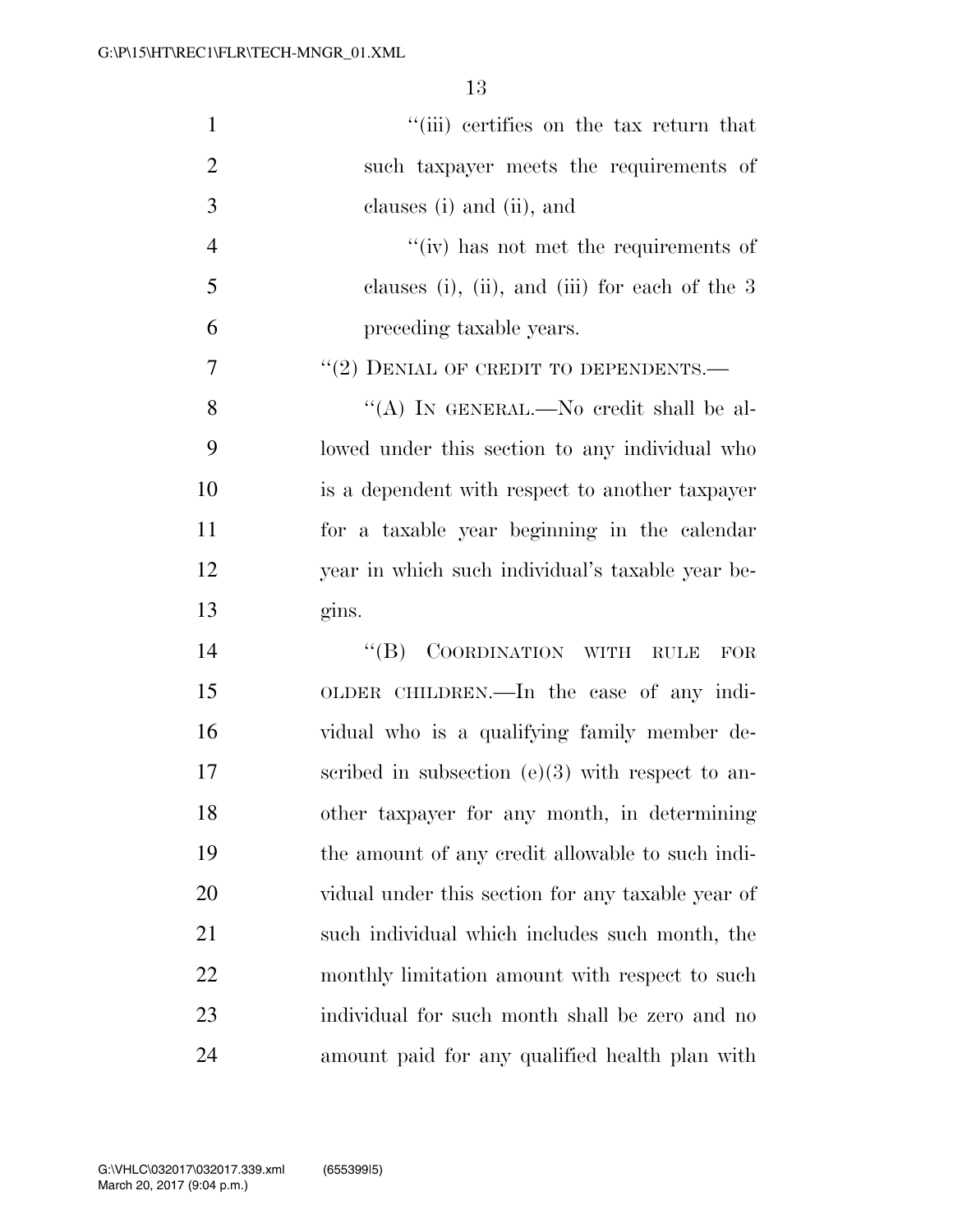| respect to such individual for such month shall |
|-------------------------------------------------|
| be taken into account.                          |
| "(3) COORDINATION WITH MEDICAL EXPENSE          |

| $\overline{4}$ | DEDUCTION.—Amounts described in<br>subsection       |
|----------------|-----------------------------------------------------|
| 5              | $(b)(1)(B)$ with respect to any month shall not be  |
| 6              | taken into account in determining the deduction al- |
| 7              | lowed under section 213 except to the extent that   |
| 8              | such amounts exceed the amount described in sub-    |
| 9              | section $(b)(1)(A)$ with respect to such month.     |

10  $(4)$  COORDINATION WITH ADVANCE PAYMENTS OF CREDIT.—With respect to any taxable year—

12 ''(A) the amount which would (but for this subsection) be allowed as a credit to the tax- payer under subsection (a) shall be reduced (but not below zero) by the aggregate amount paid on behalf of such taxpayer under section 1412 of the Patient Protection and Affordable Care Act for months beginning in such taxable year, and

20  $\text{``(B) the tax imposed by section 1 for such}$  taxable year shall be increased by the excess (if any) of—

23  $\frac{1}{2}$  (i) the aggregate amount paid on be-half of such taxpayer under such section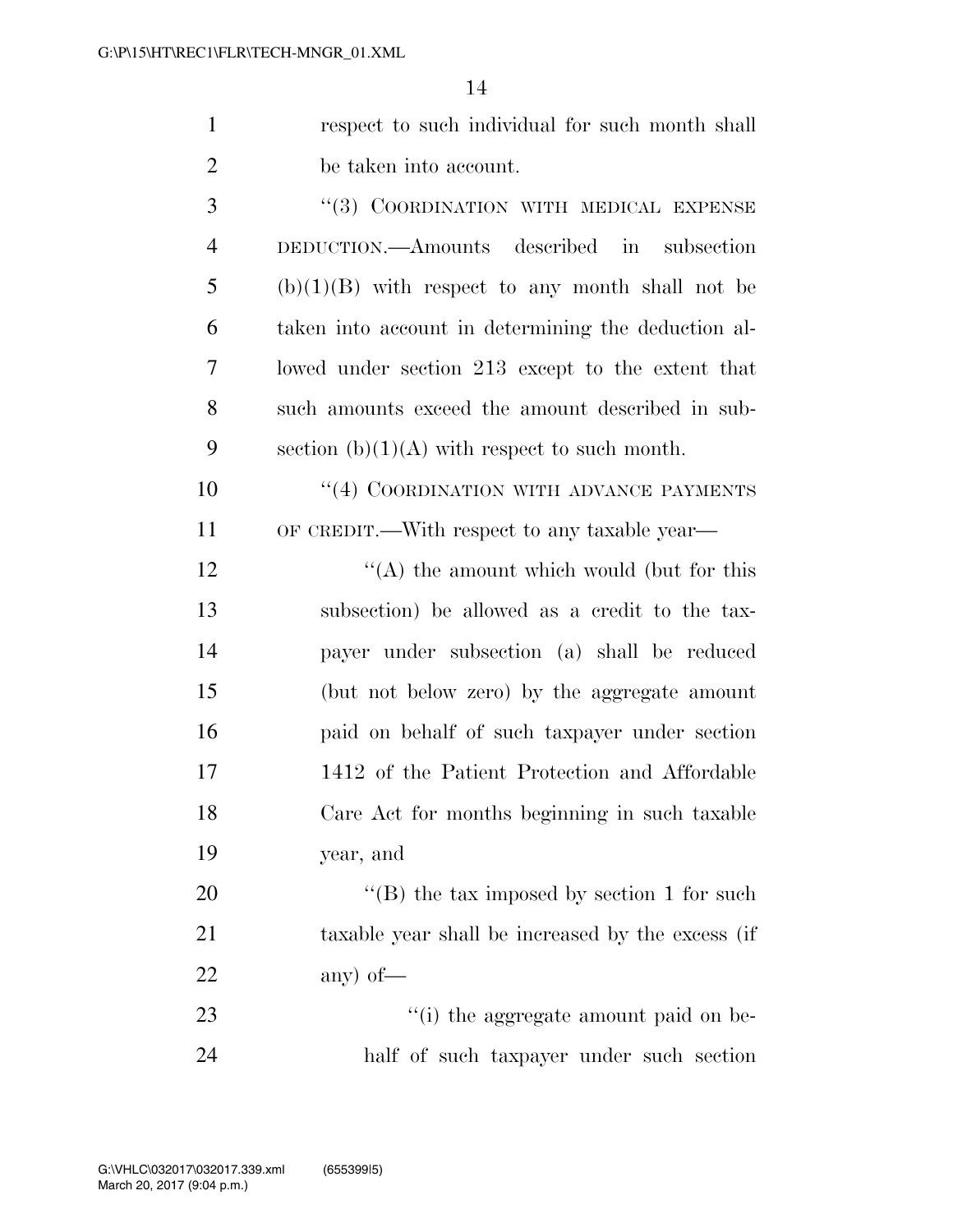| $\mathbf{1}$   | 1412 for months beginning in such taxable                              |
|----------------|------------------------------------------------------------------------|
| $\overline{2}$ | year, over                                                             |
| 3              | "(ii) the amount which would (but for                                  |
| $\overline{4}$ | this subsection) be allowed as a credit to                             |
| 5              | the taxpayer under subsection (a).                                     |
| 6              | "(5) SPECIAL RULES FOR QUALIFIED SMALL                                 |
| 7              | <b>EMPLOYER</b><br>HEALTH REIMBURSEMENT ARRANGE-                       |
| 8              | MENTS.                                                                 |
| 9              | "(A) IN GENERAL.—If the taxpayer or any                                |
| 10             | qualifying family member of the taxpayer is                            |
| 11             | provided a qualified small employer health reim-                       |
| 12             | bursement arrangement for an eligible coverage                         |
| 13             | month, the sum determined under subsection                             |
| 14             | $(b)(1)(A)$ with respect to the taxpayer shall be                      |
| 15             | reduced (but not below zero) by $\frac{1}{12}$ of the per-             |
| 16             | mitted benefit (as defined in<br>section                               |
| 17             | $9831(d)(3)(C)$ under such arrangement for                             |
| 18             | each such month such arrangement is provided                           |
| 19             | to such taxpayer.                                                      |
| 20             | $\lq\lq (B)$<br>QUALIFIED<br>$\operatorname{SMALL}$<br><b>EMPLOYER</b> |
| 21             | <b>HEALTH</b><br>REIMBURSEMENT ARRANGEMENT.                            |
| 22             | For purposes of this paragraph, the term                               |
| 23             | 'qualified small employer health reimbursement                         |
| 24             | arrangement' has the meaning given such term                           |
| 25             | by section $9831(d)(2)$ .                                              |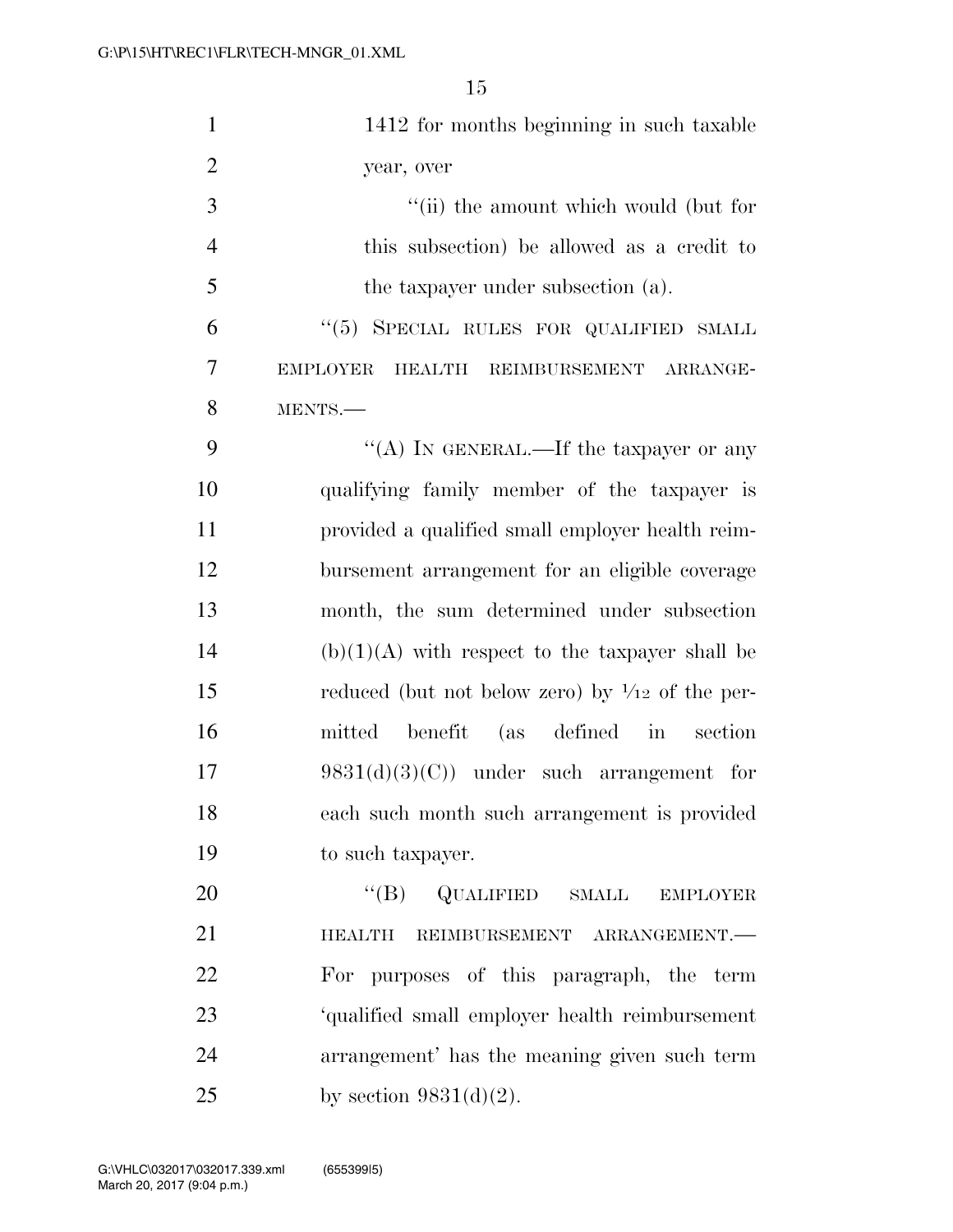| $\mathbf{1}$   | "(C) COVERAGE FOR LESS THAN ENTIRE                     |
|----------------|--------------------------------------------------------|
| $\overline{2}$ | YEAR.—In the case of an employee who is pro-           |
| 3              | vided a qualified small employer health reim-          |
| $\overline{4}$ | bursement arrangement for less than an entire          |
| 5              | year, subparagraph (A) shall be applied by sub-        |
| 6              | stituting 'the number of months during the year        |
| $\overline{7}$ | for which such arrangement was provided' for           |
| 8              | '12'.                                                  |
| 9              | CERTAIN RULES RELATED<br>``(6)<br>TO<br>NON-           |
| 10             | QUALIFIED HEALTH PLANS.—The rules of section           |
| 11             | $36B(c)(3)(D)$ , as in effect for taxable years begin- |
| 12             | ning before January 1, 2020, shall apply with re-      |
|                |                                                        |
| 13             | spect to subsection $(f)(5)$ .                         |
| 14             | "(7) INFLATION ADJUSTMENT.-                            |
| 15             | "(A) IN GENERAL.—In the case of any                    |
| 16             | taxable year beginning in a calendar year after        |
| 17             | 2020, each dollar amount in subsection $(e)(1)$ ,      |
| 18             | the $$75,000$ amount in subsection (c)(2)(B),          |
| 19             | and the dollar amount in subsection $(c)(3)(A)$ ,      |
| 20             | shall be increased by an amount equal to—              |
| 21             | "(i) such dollar amount, multiplied by                 |
| 22             | "(ii) the cost-of-living adjustment de-                |
| 23             | termined under section $1(f)(3)$ for the cal-          |

gins, determined—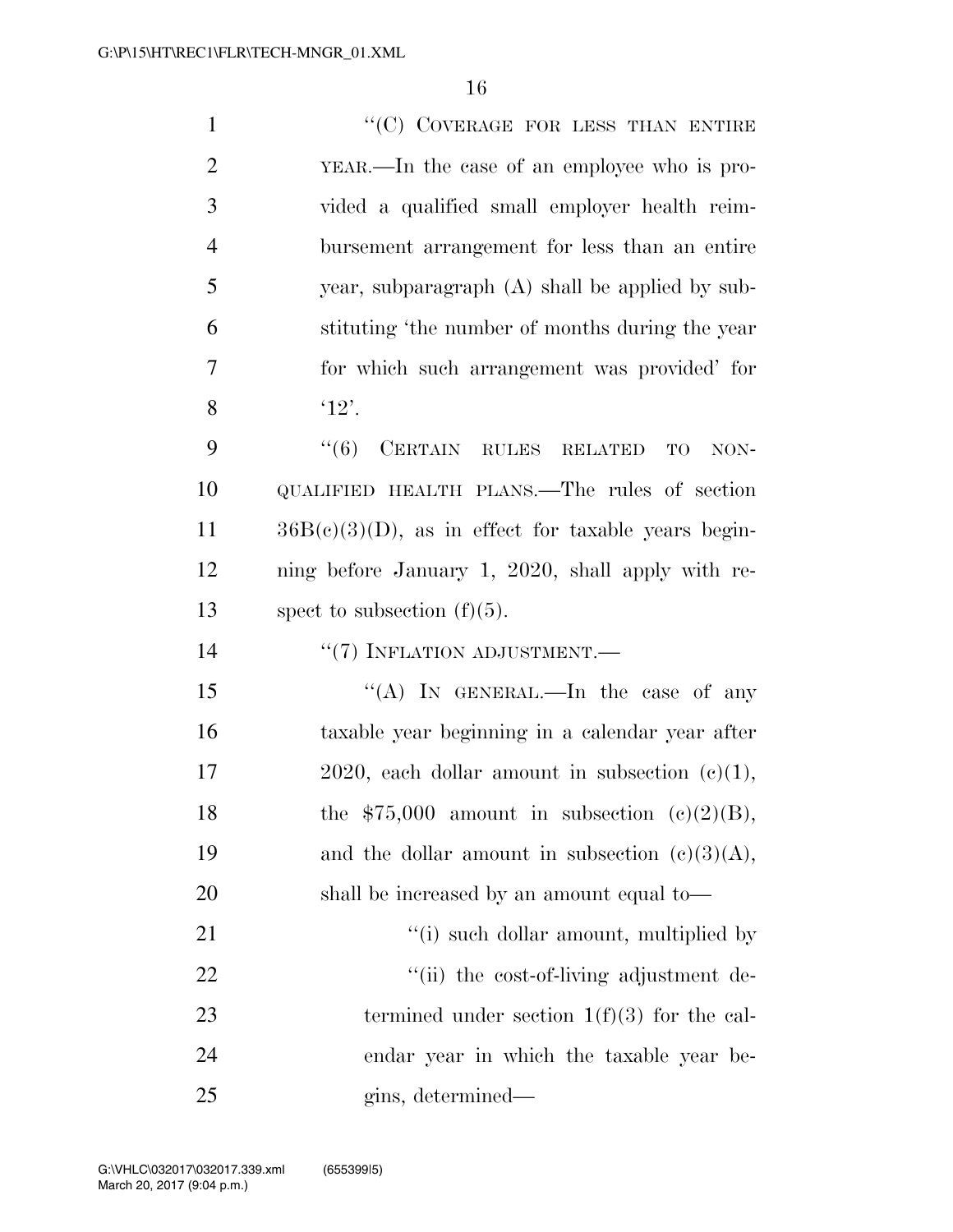| $\mathbf{1}$   | $\lq\lq$ (I) by substituting 'calendar'         |
|----------------|-------------------------------------------------|
| $\overline{2}$ | year 2019' for 'calendar year 1992' in          |
| 3              | subparagraph (B) thereof, and                   |
| $\overline{4}$ | $\lq\lq$ (II) by substituting for the CPI       |
| 5              | referred to section $1(f)(3)(A)$ the            |
| 6              | amount that such CPI would have                 |
| 7              | been if the annual percentage increase          |
| 8              | in CPI with respect to each year after          |
| 9              | 2019 had been one percentage point              |
| 10             | greater.                                        |
| 11             | $``$ (B) TERMS RELATED TO CPI.—                 |
| 12             | ``(i)<br>ANNUAL PERCENTAGE<br>IN-               |
| 13             | CREASE.—For purposes of subparagraph            |
| 14             | $(A)(ii)(II)$ , the term 'annual percentage in- |
| 15             | crease' means the percentage (if any) by        |
| 16             | which CPI for any year exceeds CPI for          |
| 17             | the prior year.                                 |
| 18             | "(ii) OTHER TERMS.—Terms used in                |
| 19             | this paragraph which are also used in sec-      |
| 20             | tion $1(f)(3)$ shall have the same meanings     |
| 21             | as when used in such section.                   |
| 22             | ``(C)<br>ROUNDING.—Any increase<br>deter-       |
| 23             | mined under subparagraph (A) shall be rounded   |
| 24             | to the nearest multiple of \$50.                |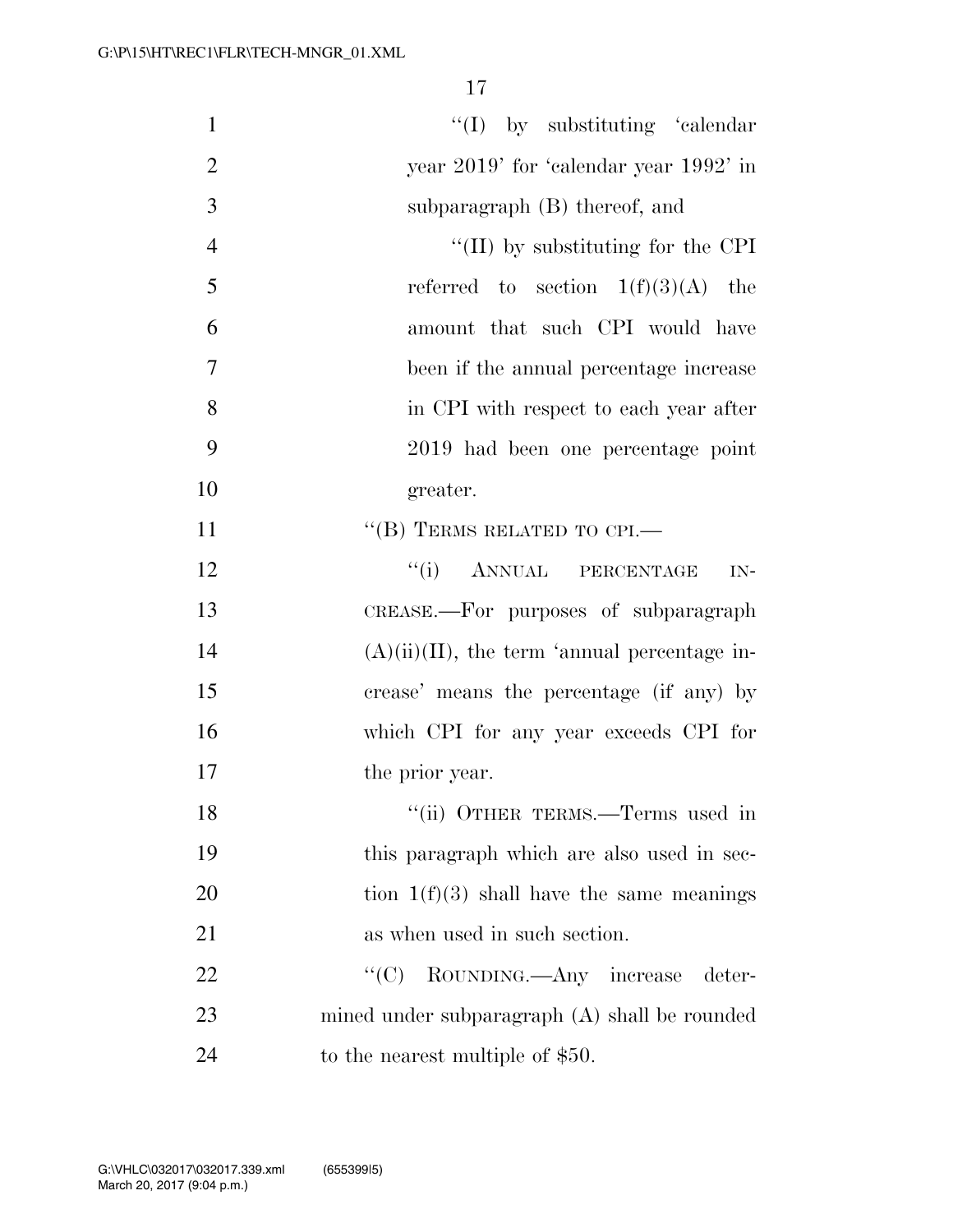''(8) RULES RELATED TO STATE CERTIFI- CATION OF QUALIFIED HEALTH PLANS.—A certifi- cation shall not be taken into account under sub- section (d)(1) unless such certification is made avail- able to the public and meets such other require-ments as the Secretary may provide.

7 "'(9) REGULATIONS.—The Secretary may pre- scribe such regulations and other guidance as may be necessary or appropriate to carry out this section and section 1412 of the Patient Protection and Af-fordable Care Act.''.

 (b) ADVANCE PAYMENT OF CREDIT.—Section 1412 of the Patient Protection and Affordable Care Act is amended by adding at the end the following new sub-section:

 ''(f) APPLICATION TO CERTAIN PLANS.—The Sec- retary and the Secretary of the Treasury shall prescribe such regulations as each respective Secretary may deem necessary in order to establish and operate the advance payment program established under this section for indi- viduals covered under qualified health plans (whether en- rolled in through an Exchange or otherwise) in such a manner that protects taxpayer information (including names, taxpayer identification numbers, and other con-fidential information), provides robust verification of all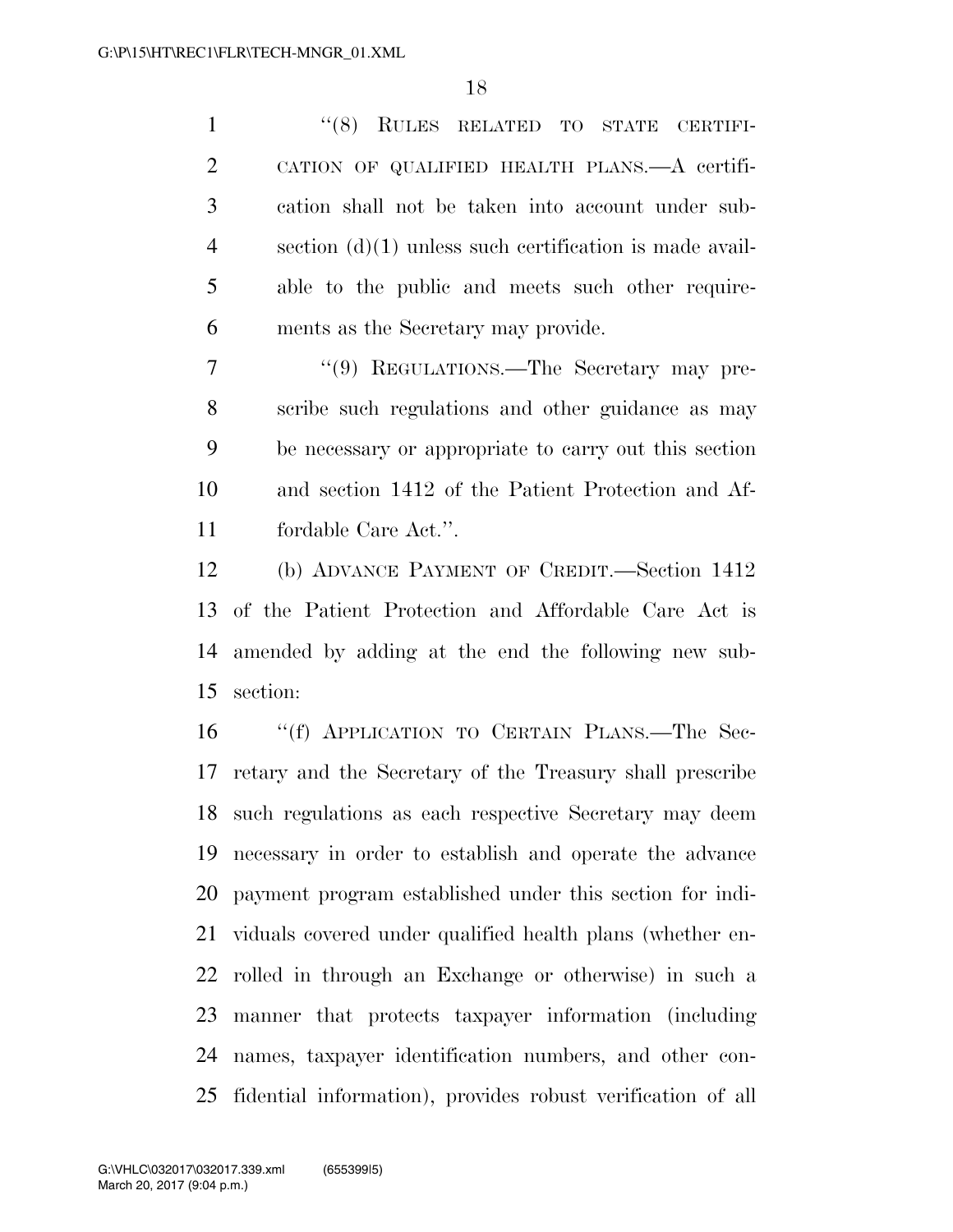information necessary to establish eligibility of taxpayer for advance payments under this section, ensures proper and timely payments to appropriate health providers, and protects program integrity to the maximum extent fea-sible.''.

 (c) INCREASED PENALTY ON ERRONEOUS CLAIMS OF CREDIT.—Section 6676(a) of the Internal Revenue Code of 1986 is amended by inserting ''(25 percent in the case of a claim for refund or credit relating to the health insur-ance coverage credit under section 36B)''.

 (d) REPORTING BY EMPLOYERS.—Section 6051(a) of such Code is amended by striking ''and'' at the end of paragraph (14), by striking the period at the end of para- graph (15) and inserting '', and'', and by inserting after paragraph (15) the following new paragraph:

 $\frac{16}{16}$   $\frac{16}{16}$  each month with respect to which the em- ployee is eligible for coverage described in section 36B(d)(2) in connection with employment with the employer.''.

21 (1) CREDIT FOR HEALTH INSURANCE COSTS OF ELIGIBLE INDIVIDUALS.—Section 35(g) of such Code is amended by adding at the end the following new paragraph:

20 (d) COORDINATION WITH OTHER TAX BENEFITS.—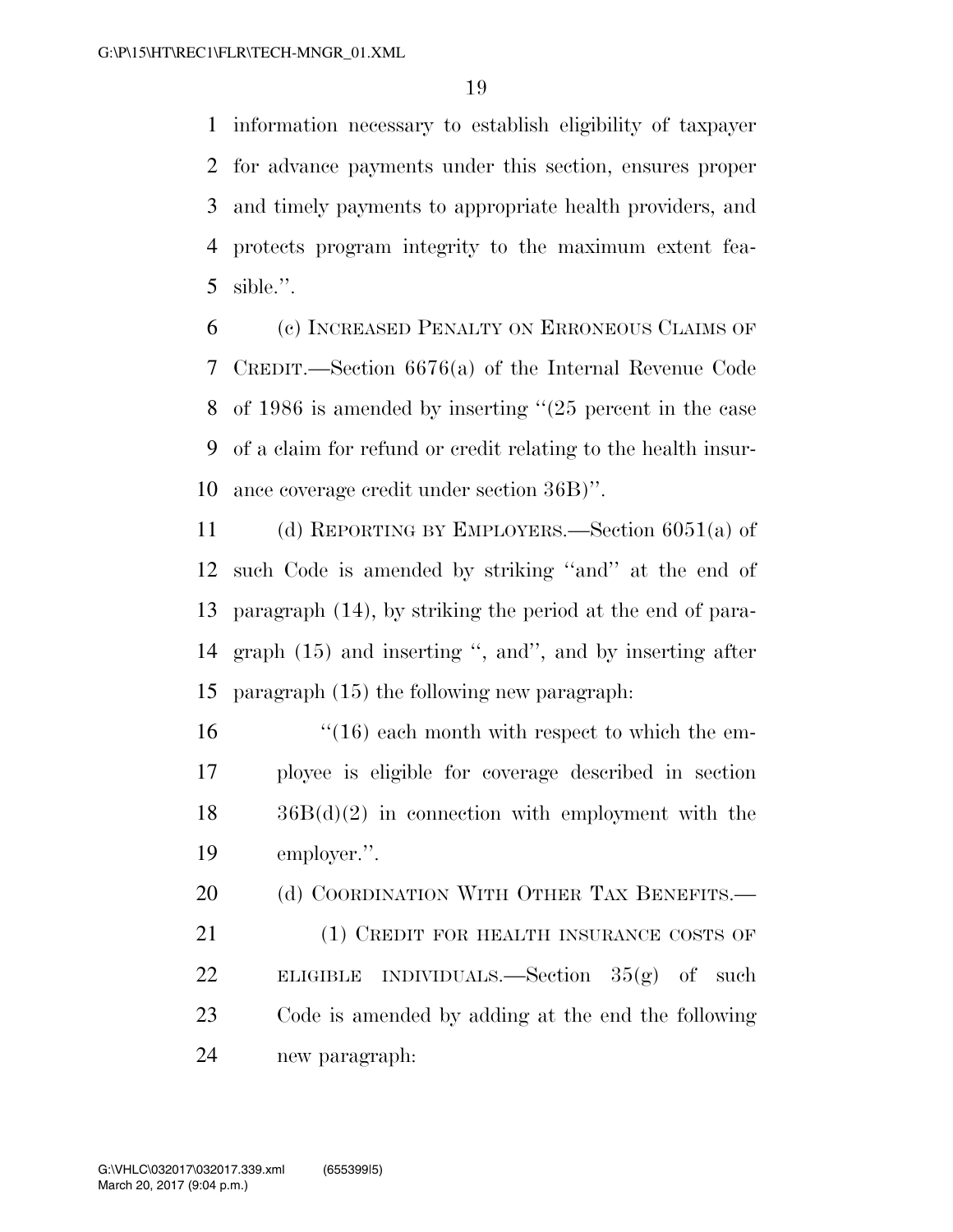|  | "(14) COORDINATION WITH HEALTH INSUR- |  |  |
|--|---------------------------------------|--|--|
|  | ANCE COVERAGE CREDIT.—                |  |  |

 ''(A) IN GENERAL.—An eligible coverage month to which the election under paragraph (11) applies shall not be treated as an eligible 6 coverage month (as defined in section  $36B(d)$ ) for purposes of section 36B with respect to the taxpayer or any of the taxpayer's qualifying family members (as defined in section 36B(e)).

10 "(B) COORDINATION WITH ADVANCE PAY- MENTS OF HEALTH INSURANCE COVERAGE CREDIT.—In the case of a taxpayer who makes the election under paragraph (11) with respect to any eligible coverage month in a taxable year or on behalf of whom any advance payment is made under section 7527 with respect to any month in such taxable year—

18 ''(i) the tax imposed by this chapter for the taxable year shall be increased by 20 the excess, if any, of—

 $\frac{1}{2}$  The sum of any advance pay- ments made on behalf of the taxpayer under section 7527 and section 1412 of the Patient Protection and Afford-able Care Act, over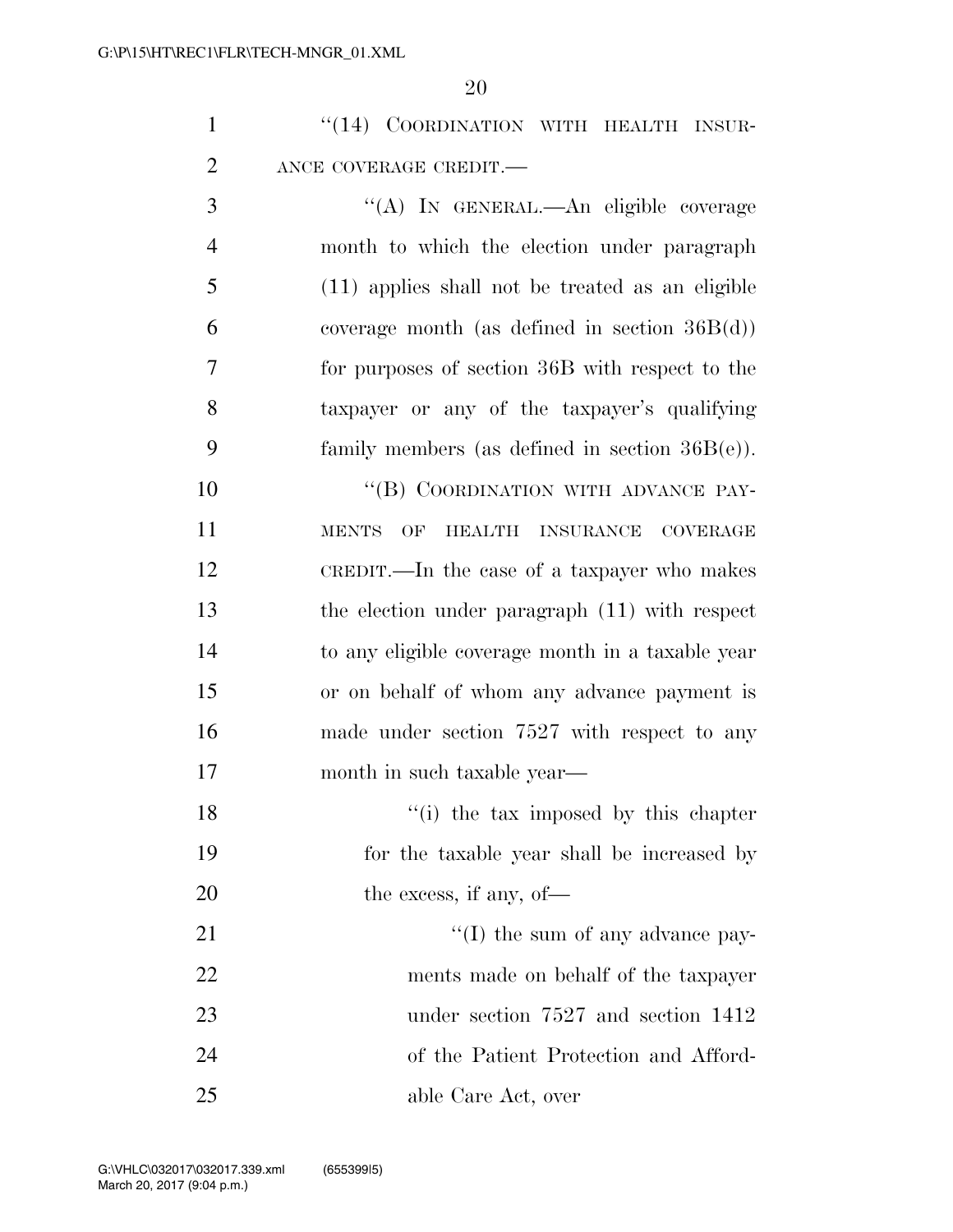| $\mathbf{1}$   | $\lq\lq$ (II) the sum of the credits al-                  |
|----------------|-----------------------------------------------------------|
| $\overline{2}$ | lowed under this section (determined)                     |
| 3              | without regard to paragraph $(1)$ and                     |
| $\overline{4}$ | section 36B (determined without re-                       |
| 5              | gard to subsection $(g)(5)(A)$ thereof)                   |
| 6              | for such taxable year, and                                |
| 7              | "(ii) section $36B(g)(5)(B)$ shall not                    |
| 8              | apply with respect to such taxpayer for                   |
| 9              | such taxable year.".                                      |
| 10             | (2) TRADE OR BUSINESS DEDUCTION.—Section                  |
| 11             | 162(1) of such Code is amended by adding at the           |
| 12             | end the following new paragraph:                          |
| 13             | "(6) COORDINATION WITH HEALTH INSURANCE                   |
| 14             | COVERAGE CREDIT.—The deduction otherwise allow-           |
| 15             | able to a taxpayer under paragraph (1) for any tax-       |
| 16             | able year shall be reduced (but not below zero) by        |
| 17             | the amount of the credit allowable to such taxpayer       |
| 18             | under section 36B (determined without regard to           |
| 19             | subsection $(g)(5)(A)$ thereof) for such taxable year.".  |
| 20             | (e) EFFECTIVE DATE.—The amendments made by                |
| 21             | this section shall apply to months beginning after Decem- |
| 22             | ber 31, 2019, in taxable years ending after such date.    |
|                |                                                           |

Page 119, line 4, strike ''**216**'' and insert ''**215**''.

Page 120, line 4, strike ''**217**'' and insert ''**216**''.